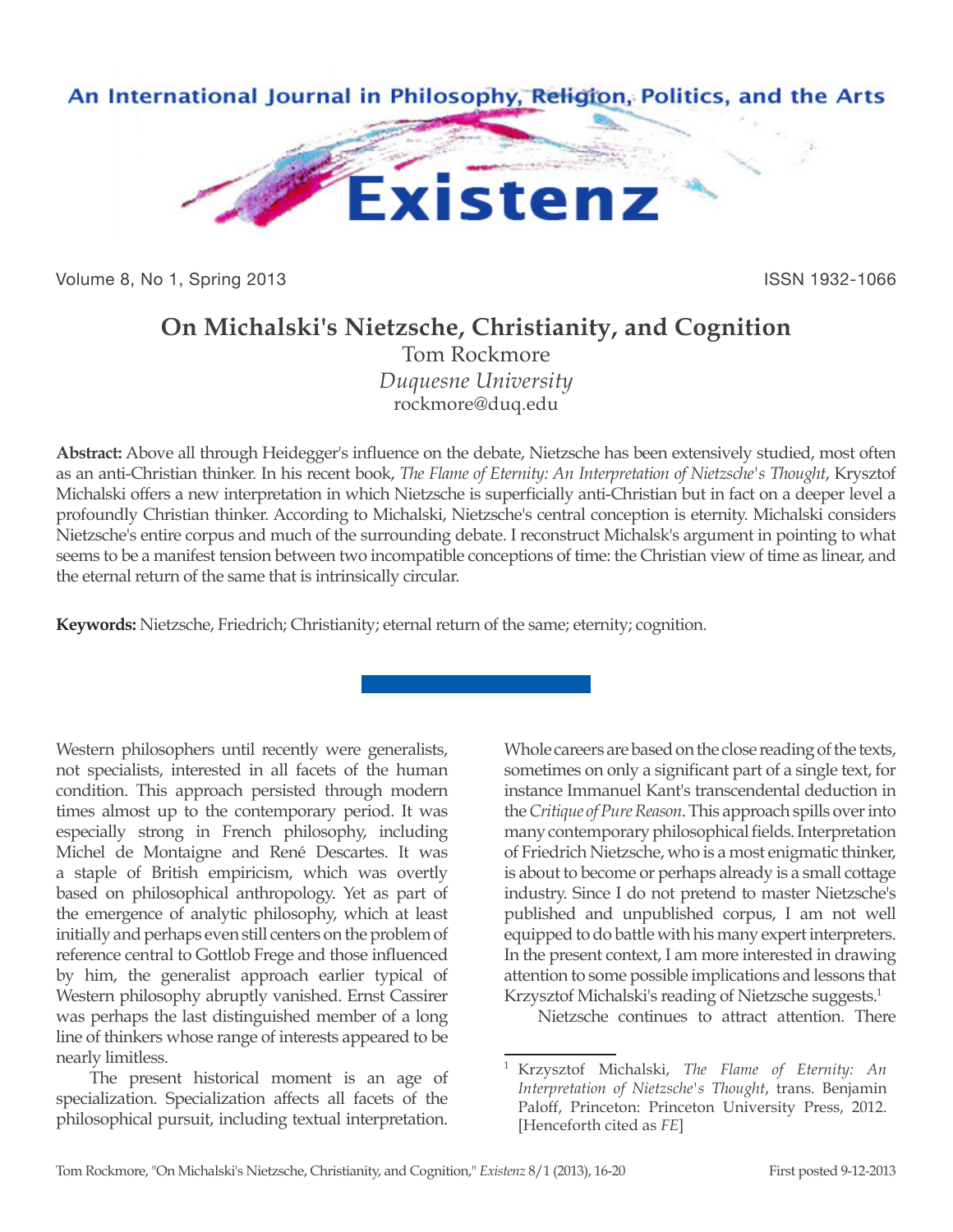are a number of radically different views of Nietzsche, who has become a fixture across the board as it were in both the current continental as well as the current analytic debate. The current widespread fascination with Nietzsche is in large part a result of the fascination with Martin Heidegger that was so widespread in the twentieth century, but that seems now be quickly receding. Nietzsche has perhaps never been a neutral figure. Since he died in 1900 his position has often been appropriated for purposes foreign to his thought. Unlike Heidegger and a number of other Nietzscheinterpreters in the first part of the last century, Michalski clearly focuses on what the latter actually says in his texts, as distinguished from what he ought to have said, in presenting a supposedly coherent formulation of Nietzsche's position.

Michalski's Nietzsche stands out among the available approaches. A clear virtue of his interpretation is to turn away from the obvious political instrumentalization of Nietzsche's thought. Many, in fact a surprising number of those who write on Nietzsche have their own ax to grind. Though interpretation is difficult at best, Nietzsche's readers are often not more than incidentally concerned to understand what he arguably thinks in going beyond what he in fact says in his writings.

It is not hard to find examples. It is well known that Elizabeth Förster-Nietzsche, Nietzsche's sister, depicted her brother as anticipating the Third Reich. She published Nietzsche's *Nachlass* and notes under the heading of the *Wille zur Macht* as his supposedly central text. Alfred Baeumler was with Ernst Krieck and Heidegger one of the few philosophers to make his way during National Socialism. Baeumler, who accepts Förster-Nietzsche's approach to her brother's position, reads Nietzsche as a political thinker in order to legitimate Nazism.2 Heidegger, Bauemler's rival during the Nazi period, also participated in the Nietzsche cult, which emerged at that time.<sup>3</sup> Heidegger is perhaps most responsible for the currently widespread interest in his German predecessor. He partially perpetuates the familiar tendentious reading of Nietzsche's position. Heidegger's "violent" interpretation is arguably not directed or at least not mainly directed

at understanding the latter's position but rather at incorporating its insights into his own theory of being.<sup>4</sup> He follows Baeumler's view that the *Will To Power* is Nietzsche's central work while rejecting Baeumler's political reading in favor of an overtly metaphysical reading consistent with his own emphasis on being. Heidegger's reading of Nietzsche is widely influential on such postmodernist writers as Gianni Vattimo, Gilles Deleuze, Michel Foucault and Jacques Derrida.

Nietzsche is a strong critic of Christianity. Michalski invokes (and clearly also defends) a resolutely Christian perspective in contending that eternity, or again the eternal return of the same, is the central ordering concept in Nietzsche's apparently disparate writings. He reads Nietzsche in a series of nine essays, which are directed to expounding but not to evaluating various aspects of the latter's writings. Indeed, it is difficult to evaluate Nietzsche's views in virtue of the way in which he writes. Perhaps because of his background in classical studies, he often proclaims rather than argues, states rather than attempts to justify his views. Hence it is difficult in interpreting his texts to do more than to identify the links between the various strands. Yet even to do that much is to make an important contribution.

Michalski states his thesis clearly in the first paragraph of the introduction: "I contend that Nietzsche's thought can be organized into a consistent whole through precisely his concept of eternity" (*FE* vii). If this is correct, then, since eternity is by inference central to his thought, to understand what Nietzsche means by "eternity" is to understand his deepest insight. According to Michalski, this concept is both rooted in the tradition as well as an original dimension in Nietzsche's incessant concern with human life.

Nietzsche's understanding of this concept is atypical, not at all obvious. In ordinary usage, eternity seems to lie beyond time and change. Spinoza, for instance, appeals to this concept in his view of truth as *sub specie aeternitatis*, that is, as universally and necessarily true. This idea is widely present in the philosophical debate about knowledge, perhaps in

<sup>2</sup> See Alfred Baeumler, *Nietzsche, der Philosoph und Politiker*, Leipzig: Reclam, 1931.

<sup>3</sup> See Martha Zapata Galindo, *Triumph des Willens zur Macht: Zur Nietzsche-Rezeption im NS-Staat*, Hamburg: Argument, 1995.

<sup>&</sup>quot;Indem Heidegger das von Nietzsche Ungesagte im Hinblick auf die Seinsfrage zur Sprache zu bringen sucht, wird das von Nietzsche Gesagte in ein diesem selber fremdes Licht gerückt. Ausdrücklich sucht Heidegger Nietzsche anders zu verstehen, als dieser sich selber verstand: anders, keineswegs 'besser'." Wolfgang Müller-Lauter, *Heidegger und Nietzsche. Nietzsche-Interpretationen III*, Berlin: Walter de Gruyter 2000, p. 267.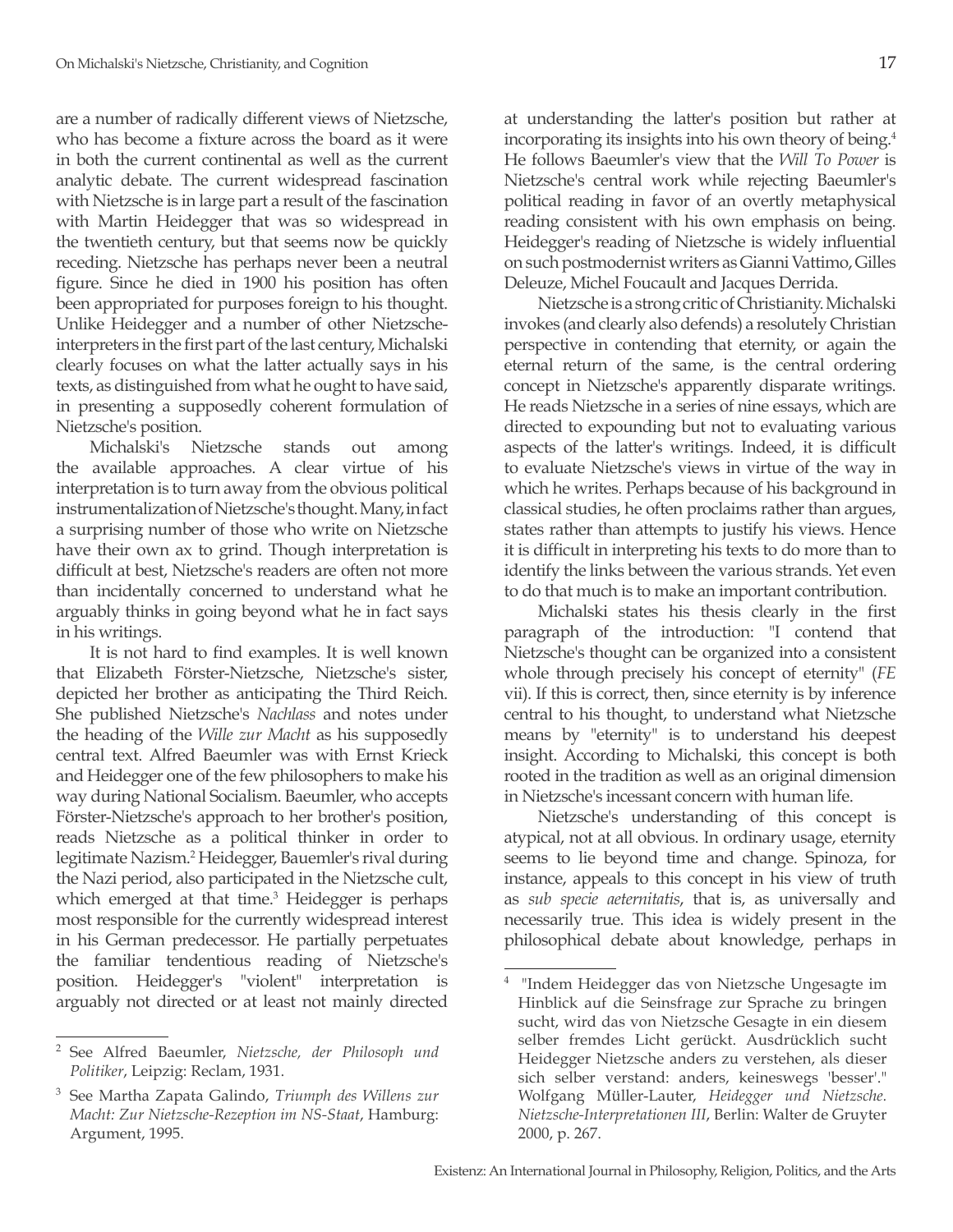ancient Greece, but certainly as a staple of the modern debate. Perhaps this is part of what is meant in the more recent expression: true in all possible worlds. On the contrary, Michalski draws attention to an intrinsic link between Nietzsche's view of temporality and time.

The view of time Michalski ascribes to Nietzsche is hardly obvious. According to Michalski, for Nietzsche eternity is paradoxically a dimension of time that explains why today becomes tomorrow, as well as a physiological notion rooted in the body. "Eternity," a term that Nietzsche uses in a nonstandard way, for Michalski apparently refers to the way that human life at any given instant resists a so-called "totalization." He may have Kant in mind. The author of the critical philosophy, who denies that we can complete an unlimited series of experiences, apparently holds a similar theory. Nietzsche supposedly applies a related perspective to life as a possible conceptual object. According to Michalski, Nietzsche thinks that try as we might we cannot invent a successful concept about life, which supposedly resists this.

Michalski believes that Nietzsche's conception of eternity is related to his conception of nihilism. "Nihilism" is used in widely different ways. Ivan Turgenev popularized a term that Friedrich Heinrich Jacobi apparently invented to characterize Enlightenment rationalism in general, especially Kant's critical philosophy, which he opposes to *Glaube* (faith or belief). In the *Will to Power*, Nietzsche writes:

A nihilist is a man who judges of the world as it is that it ought *not* to be, and of the world as it ought to be that it does not exist. According to this view, our existence (action, suffering, willing, feeling) has no meaning: the pathos of "in vain" is the nihilists' pathos—at the same time, as pathos, an inconsistency on the part of the nihilists."5

This definition, which Kaufmann calls "remarkable," appears to leave the door open for many possible interpretations. Michalski ascribes a precise view to Nietzsche. According to Michalski, who perhaps has Christianity in mind, Nietzsche understands "nihilism" to refer to the so-called threat, sickness or pathology of the essential discontinuity of life. He attributes to Nietzsche the view that life consists in a constant but unavailing effort to overcome nihilism, to attempt to return to a new beginning, for instance in art, which is not restricted to the few, but constitutes the countermovement to nihilism. If this is correct, then for Nietzsche life consists in striving endlessly but fruitlessly, as Albert Camus reminds us much like Sisyphus, to overcome nihilism.

Michalski's study peaks in the ninth and last chapter in his account of the difficult concept of the eternal return of the same, which he analyzes both separately and in tandem with the concept of the will to power. Eternity, which often refers to the idea of extra-temporal permanence, here apparently idiosyncratically refers to the idea of incessant, unalterable change. Michalski points to various forms of this ancient idea throughout the tradition as well as in the New Testament (*FE* 153). He notes that for a Christian, death and resurrection divide the past from the future. He links this point with Zarathustra's teaching of the eternal return (*FE* 155). He further points out that will to power, or the will to will (*FE* 171) is related to the eternal return of the same (*FE* 178). In the latter concept, the difference between past and future disappears (*FE* 179) since in each instant we find the past and the future (*FE* 184), and since each moment is at the same time a beginning and an end (*FE* 201).

Michalski calls attention to the anti-rationalistic epistemic consequence of the eternal return of the same. He suggests that life cannot be cognized since

every concept, any knowledge, contains within itself an internal tension, a tension that cannot be abolished. This view assumes that there "is" something that can be known, and by so doing it negates life (which passes and becomes, but "is" not) and is simultaneously the necessary expression of that life. [*FE* 191]

In my view, this is only an assertion, which requires an argument. How are we to understand the idea of the eternal return of the same? Here are two suggestions: this is no more than a useful myth, or it is best understood along pre-Socratic lines. Leo Strauss follows Heidegger in suggesting that Nietzsche wishes to combat the consequence of historical relativism, hence nihilism through myth.<sup>6</sup> The second approach

<sup>5</sup> Friedrich Nietzsche, *The Will To Power*, trans. Walter Kaufmann and R. J. Hollingdale, New York: Vintage 1968, p. 318.

<sup>6</sup> According to Strauss, Nietzsche believed "our own principles, including the belief in progress, will become as relative as all earlier principles had shown themselves to be" and "the only way out seems to be...that one voluntarily choose life-giving delusion instead of deadly truth, that one fabricate a myth."Leo Strauss, "Relativism," in *The Rebirth of Classical Political Rationalism. An Introduction to the Thought of Leo Strauss*, ed. and intr. Thomas L. Pangle, Chicago: University of Chicago Press 1989, 13-26, here p. 25.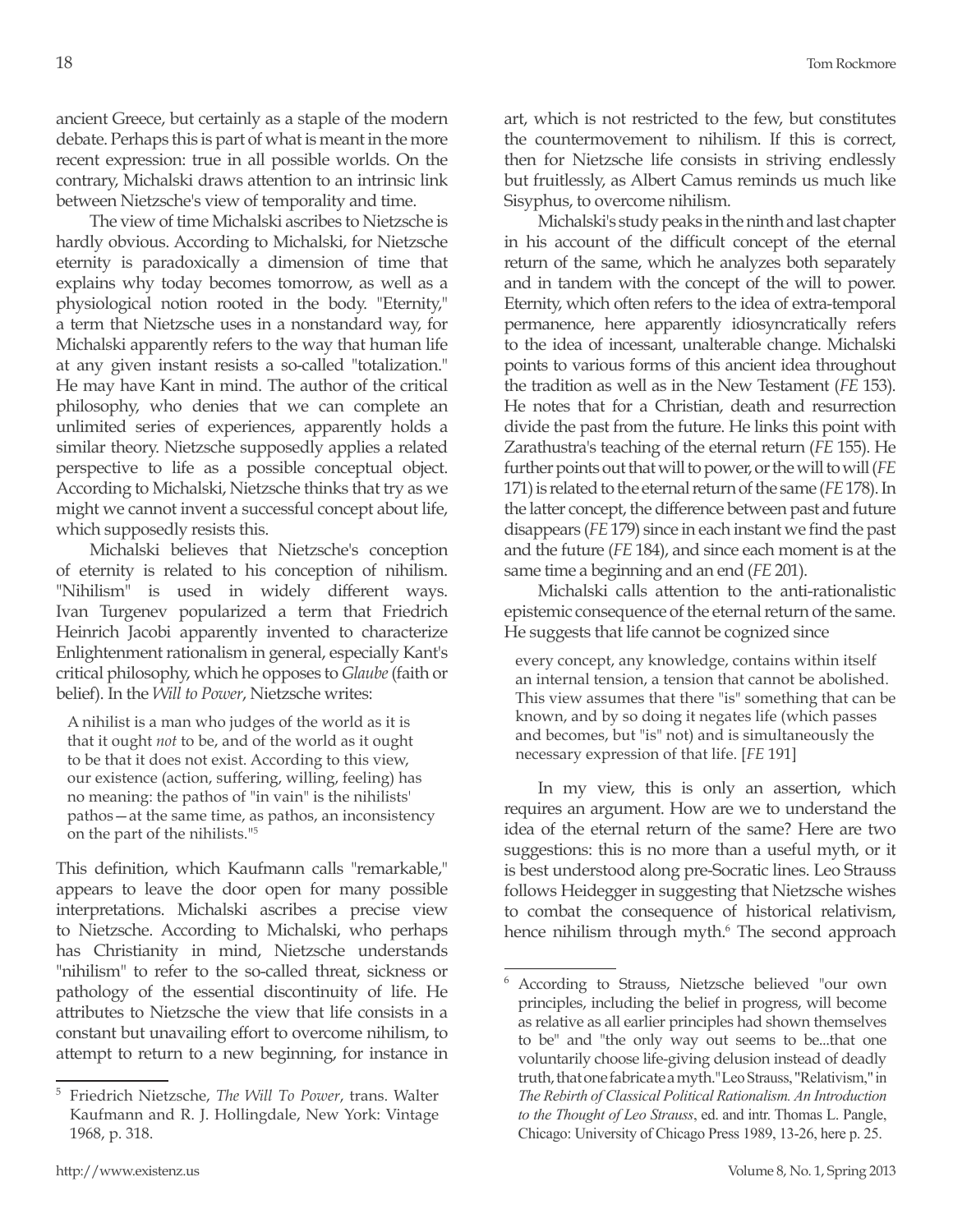is suggested by an apparently Heraclitean echo in Nietzsche's texts. If that is correct, then Nietzsche can be understood as suggesting that life lies beyond knowledge on the grounds that epistemology depends on ontology. An advantage of this interpretation is that it provides an argument leading to the skeptical conclusion about knowledge of life.

The basic idea goes all the way back in the tradition. Plato can be read as opposing the Heraclitean view of permanent change in favor of Parmenidean resistance to change. In the *Cratylus*, Plato writes:<sup>7</sup>

How can that be a real thing, which is never in the same state? ... for at the moment that the observer approaches, then they become other ... so that you cannot get any further in knowing their nature or state .... but if that which knows and that which is known exist ever ... then I do not think they can resemble a process or flux ....

The comparison between Heraclitus and Nietzsche is suggestive. A consequence of an ontological view that everything is in constant flux is that nothing can be known as it in fact is. Many thinkers believe, on the contrary, that to know is to know the mindindependent world as it is. Plato, who rejects change, can be read as suggesting that some among us on grounds of nature and nurture can literally see reality. This approach survives in the Marxist reflection theory, which is already anticipated by Plato, and which presupposes that in reality nothing changes. The later philosophical tradition develops, builds on, and draws the consequences of the Parmenidean insight that to know is to know what is as it is, presumably as it is beyond time and change. A recognizable avatar of this approach survives in the modern concern with metaphysical realism as the criterion of knowledge.

I come now to my conclusion, which concerns Nietzsche's link to religion as well as the implications of his view of knowledge. Nietzsche can be read in many ways. Michalski innovates in accentuating a link between Nietzsche and religion, especially Christianity.

He believes Nietzsche, who is widely known as a radical critic of Christianity, provides a new way to understand religion. I take him to be suggesting that Nietzsche is misunderstood as simply rejecting Christianity, but better understood as advancing an alternative, arguably deeper interpretation of Christianity. Nietzsche, like Hegel before him,

famously proclaims the death of God. Nietzsche like Hegel can be understood as noting that, because of the increasing secularization of Europe, the Christian religion can no longer play its historical role. This view is not inconsistent but rather consistent with a Christian commitment tempered by an awareness of social change. If this interpretation were sound, Nietzsche would not be opposed to religion, or even opposed to Christianity. He would rather be deeply religious in an obviously unorthodox sense.

Michalski, who stresses the religious dimension, attributes to Nietzsche the view that God is everywhere in human life (*FE* 166). When Paul announces the arrival of the Messiah, the expected consequence, in Michalski's words, is "the unlimited potential for freedom" (*FE* 205). According to Michalski, eternity, which Jesus heralds, is the impossibility of enclosing meaning within human life (*FE* 206-7). Hence, for Michalski, human freedom is attained not outside of Christianity, but rather in realizing it.

Yet the link between Nietzsche and a renewed view of Christianity appears tenuous at best. Nietzsche can be read as preaching freedom from religion, which is not the same thing as submission to any of its codified forms. Further, religious freedom, which is central in the cited passage, is not and should not be confused with freedom in general. Individuals will still grow old and die. It also does not follow that despite his rejection of Christianity Nietzsche's position is Christian in any recognizable sense. Presumably Christians think that human lives are meaningful not in themselves, and certainly not in distinction to Christianity, but rather insofar as specifically illustrating Christian values, above all the return to God after the fall as it were.

There is a further difficulty in respect to the apparently manifest incompatibility between two conceptions of time. For Michalski eternity is the central concept of Nietzsche's superficially anti-Christian but in fact deeply Christian position. The simultaneous commitment to Christianity and the eternal return of the same requires clarification. To make out Michalski's interpretation it would be necessary to overcome a deep tension between two incompatible conceptions of time. The Abrahamic faiths, including Christianity, rely on a linear conception of temporality. The Christian view of time has a before and an after, a moment before the birth and death of Christ, then a period of transformation and redemption leading from Athens to Jerusalem. At the end of the process of the fall away from and return to God, time itself can be said to end.

<sup>7</sup>"Cratylus" 440 c-d, in *Plato: Complete Works*, ed. with intr. and notes by John M. Cooper, Indianapolis: Hackett, 1997, p. 156.